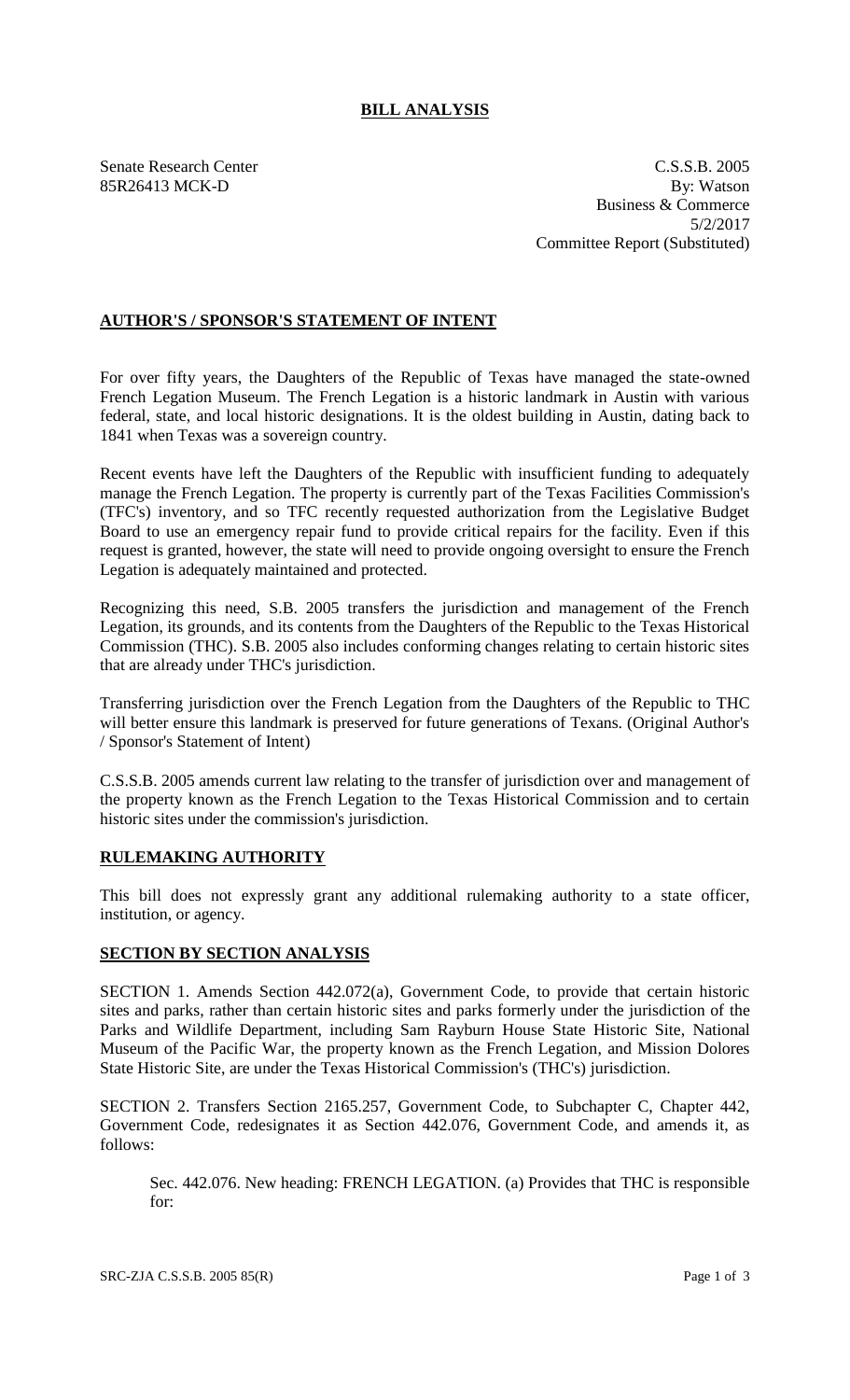(1) the preservation, maintenance, and restoration of the property known as the French Legation and its contents. Deletes existing text providing that the property known as the French Embassy is for the use and purposes of the Daughters of the Republic of Texas (DRT), and deletes existing text authorizing the Daughters of the Republic of Texas to take full charge of the building and use it as they consider proper;

(2) the protection of the historical and architectural integrity of the exterior, interior, and grounds of the French Legation.

(b) Provides that any power or duty related to the French Legation formerly vested in another state agency or entity is vested solely in THC. Deletes existing text providing that the French Embassy is the property of the state, and title to the property remains in THC's custody.

(c) Authorizes THC to solicit and accept gifts, donations, and grants of money or property from any public or private source to be used for the purposes of this section.

(d) Authorizes THC, in carrying out THC's responsibilities under this section during the state fiscal biennium ending August 31, 2019, to use only money or property received as a gift, donation, or grant from a public or private source. Provides that this subsection expires September 1, 2019.

SECTION 3. Amends Subchapter C, Chapter 442, Government Code, by adding Section 442.077, as follows:

Sec. 442.007. AGREEMENT RELATING TO FRENCH LEGATION. Authorizes THC to enter into an agreement with DRT regarding the management, staffing, operation, and financial support of the property known as the French legation.

SECTION 4. Amends the heading to Section 2203.003, Government Code, to read as follows:

Sec. 2203.003. STATE PROPERTY UNDER CONTROL OF THE TEXAS DIVISION UNITED DAUGHTERS OF THE CONFEDERACY.

SECTION 5. Amends Section 2203.003(a), Government Code, as follows:

(a) Authorizes the Texas Division United Daughters of the Confederacy, rather than the Daughters of the Confederacy, Texas Division, and DRT each, to charge admission to state property over which the, rather than each, organization has custody or control. Makes a nonsubstantive change.

SECTION 6. (a) Requires, on September 1, 2017, or as soon as practicable after that date, DRT with assistance from the Texas Facilities Commission (TFC) to take a complete inventory of all personal property and fixtures located at the property known as the French Legation. Requires that the inventory identify the origin of each item and its current owner as agreed to between DRT and TFC. Requires DRT to be allowed a reasonable time after completion of the inventory to remove any personal property and fixtures owned by the organization.

(b) Requires that any dispute regarding the ownership of personal property and fixtures located at the French Legation be resolved through alternative dispute resolution as provided by Chapter 2009 (Alternative Dispute Resolution for Use by Governmental Bodies), Government Code.

(c) Authorizes DRT to transfer any property of the organization described by this section to THC.

SECTION 7. Provides that, on September 1, 2017, certain powers, duties, assets, files, and records of DRT are transferred to THC.